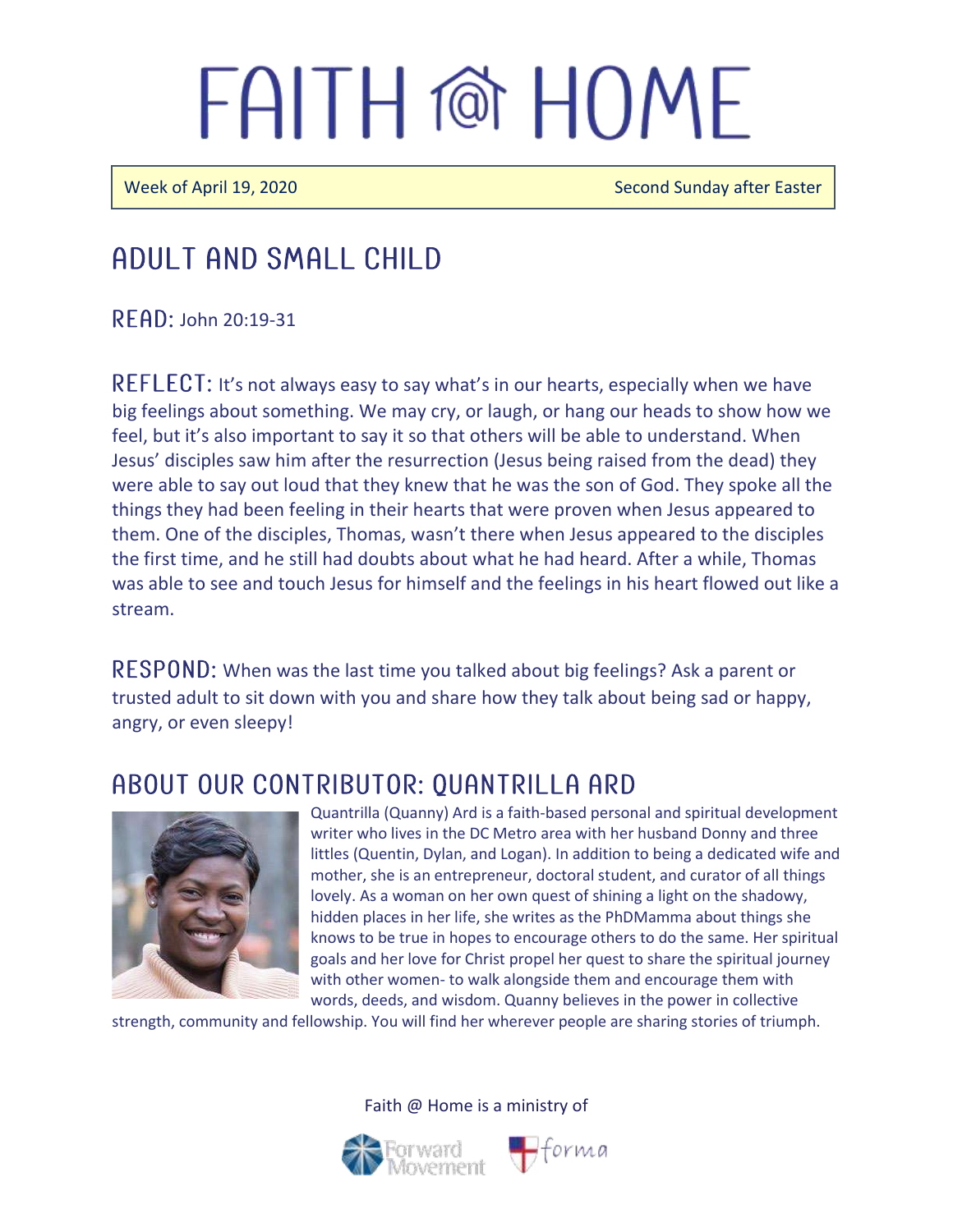# FAITH @ HOME

 $\overline{\phantom{a}}$ 

Ī

Week of April 19, 2020 Second Sunday after Easter

### Adult and elementary

 $READ: 1$  Peter 1:3-9

REFLECT: Have you ever experienced something so amazing you both couldn't wait to tell your friends, and you also didn't know how to describe it? The first time I rode a rollercoaster I was so thrilled that as soon as the ride ended, I ran to grab my friend (who had been too afraid to go with me) and get back in line. I couldn't explain why it had been so great though, I just knew she had to experience it with me.

When the author of this letter is writing about the hope Jesus brings, they are trying to put into words the most amazing thing they've ever experienced. The incredible hope of Jesus though isn't just fun and exciting—like riding a roller coaster. Jesus is with us during the fun and exciting times, but the astonishing thing is that Jesus is God with us, in all situations. The cross and resurrection show us that there are no places or situations or feelings or trials too difficult or sad for Jesus to be with us.

RESPOND: Play Memory Charades. Have one person choose an exciting or fun memory and act it out, without using any words, for others to guess. Whoever guesses the memory correctly goes next. As you play, remind each other that we profess our faith and the hope we have through Jesus not only with the words we say, but with our actions as well.

#### ABOUT OUR CONTRIBUTOR: MEGAN WESTRA



Megan is on the pastoral staff team at Transformation City Church in Milwaukee, Wisconsin. Her first book, Born Again and Again, releases in August with Herald Press. More of her work can be found at [meganwestra.com](https://meganwestra.com/) or on Twitter at @mwestramke.





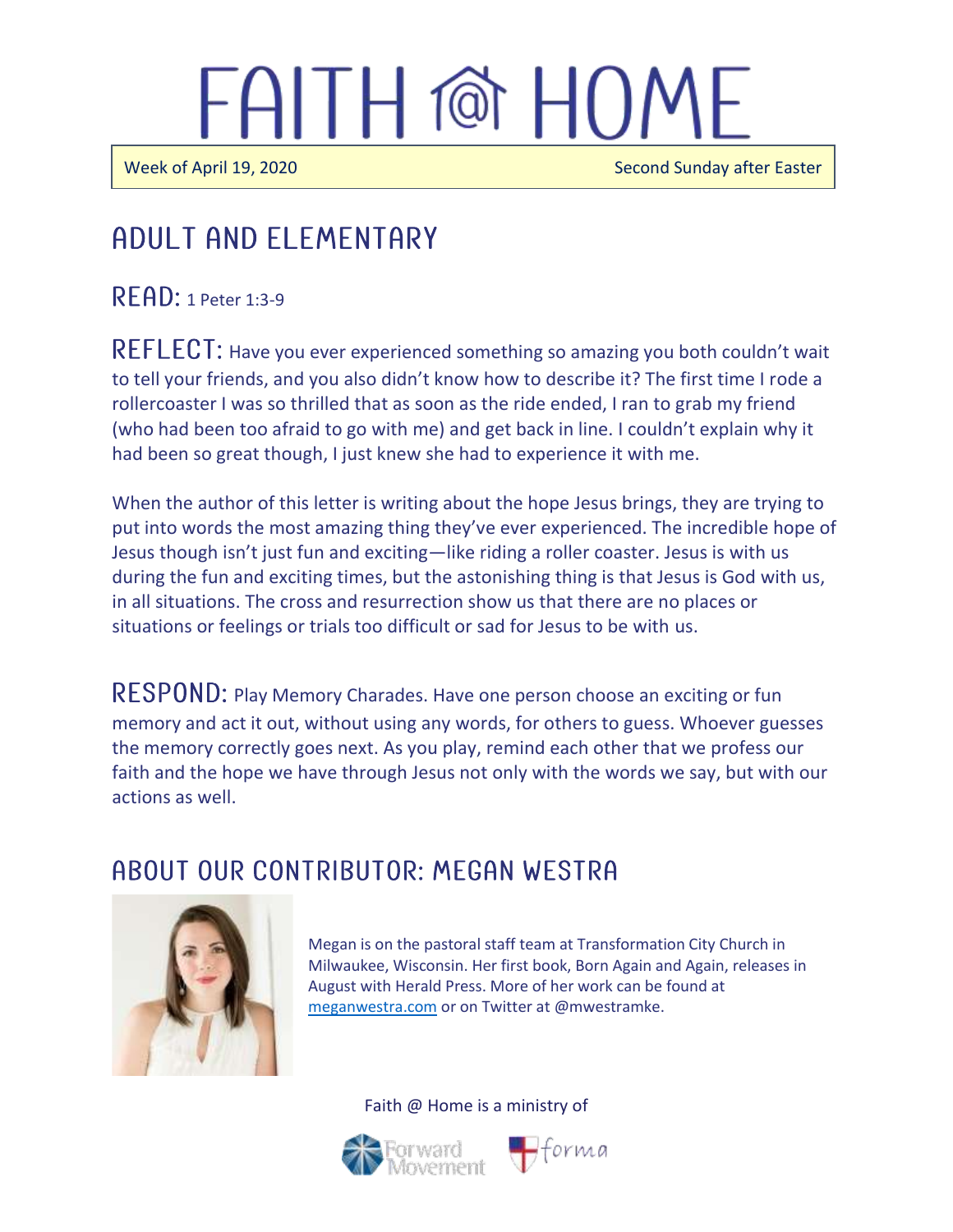# FAITH @ HOME

Week of April 19, 2020 Second Sunday after Easter

### Adult and youth

 $R$   $F$  $R$  $D$ : John 20:19-31

REFLECT: Have you ever been in a group of friends who saw or experienced something really cool and you missed that moment? Everyone is talking about it and you are so out of the loop; maybe you don't even believe it happened because it's too good to be true. I imagine that is how Thomas felt: everyone saw Jesus in the flesh and He forgave their sins, but Thomas missed it all and doubted their account of what happened. Doubt is a natural for believers to experience, but we can rejoice in hope because we have faith and choose to believe even when we haven't tangibly seen Jesus. Jesus says, "Blessed are those who have not seen and yet come to believe" (John 20:29, NRSV) because we have hope and faith in Him even though we haven't seen Him in the flesh. Our faith brings deeper meaning to His resurrection and how we experience his power in our lives, even when we have moments of unbelief.

RESPOND: Pray and ask God to help you trust in God, even when you have moments of unbelief or doubts. Take time to journal and imagine what your response would be like seeing Jesus after he was resurrected. Would you believe Jesus was alive if you did not see him in person? How would you share the significance of the resurrection with others?

#### A BOUT OUR CONTRIBUTOR: FAITTH BROOKS



Faitth is the Communication and Programming Director for Legacy Collective. She engages in community organizing and activism. Her passion makes her a relentless spokesperson for racial reconciliation. She is a social media strategist and blogger who writes at [Faitthbrooks.com.](https://faitthbrooks.com/)

#### Faith @ Home is a ministry of